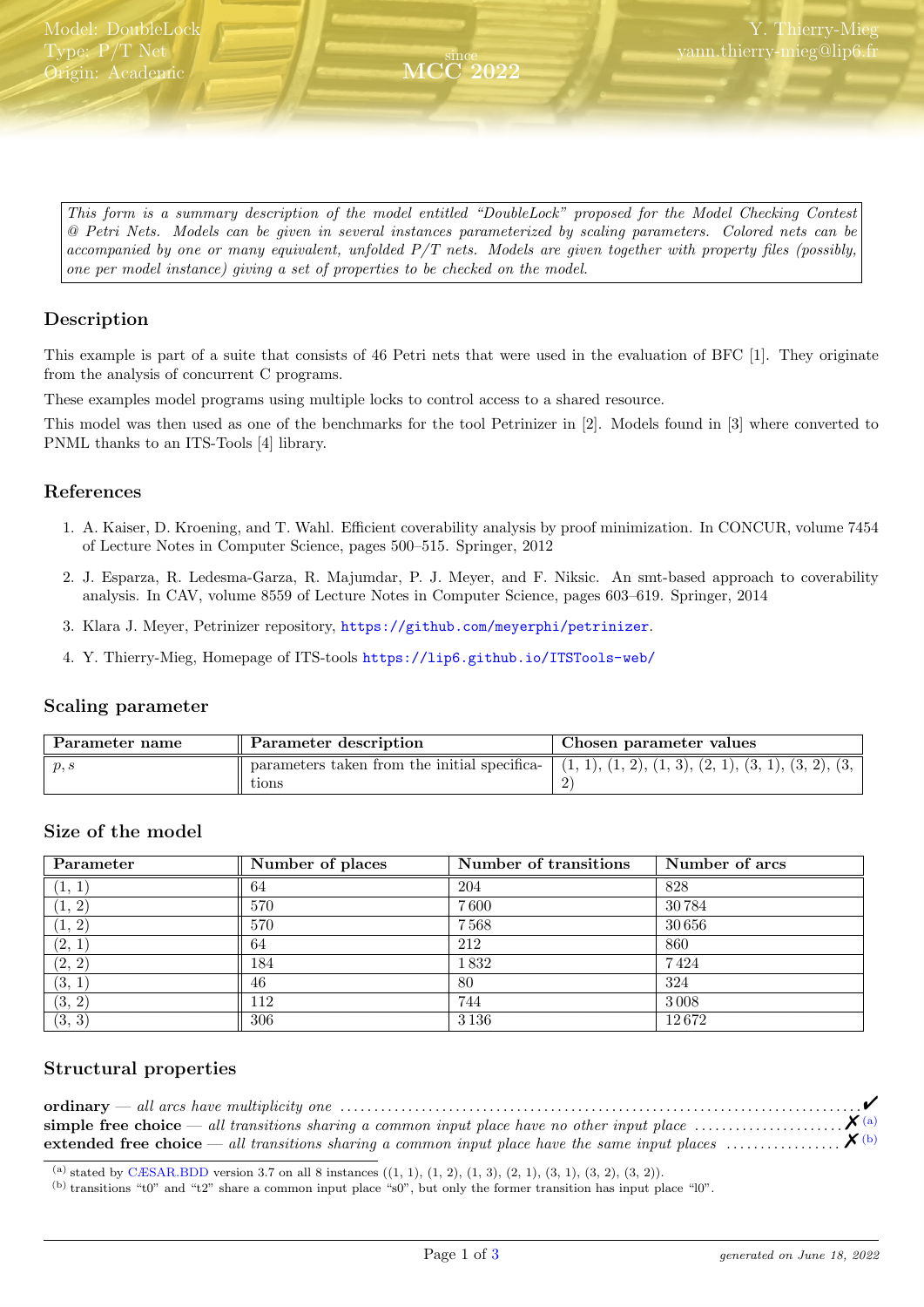#### since MCC 2022

| <b>subconservative</b> — for each transition, the number of input arcs equals or exceeds the number of output arcs $\mathbf{X}^{(m)}$ |  |
|---------------------------------------------------------------------------------------------------------------------------------------|--|
|                                                                                                                                       |  |

### Behavioural properties

| <b>deadlock</b> — there exists a reachable marking from which no transition can be fired ?                                                   |  |
|----------------------------------------------------------------------------------------------------------------------------------------------|--|
| <b>reversible</b> — from every reachable marking, there is a transition path going back to the initial marking $\ldots \ldots \ldots \ldots$ |  |
| <b>live</b> — for every transition t, from every reachable marking, one can reach a marking in which t can fire $\ldots$ ?                   |  |

# Size of the marking graphs

|           |               | Number of reach-   Number of tran-   Max. number of   Max. |                  | $number$ of         |
|-----------|---------------|------------------------------------------------------------|------------------|---------------------|
| Parameter | able markings | sition firings                                             | tokens per place | tokens per marking  |
|           |               |                                                            |                  | $> 11^{(r)}$        |
| 1, 2      |               |                                                            |                  | > 11 <sup>(s)</sup> |
| (1, 3)    |               |                                                            |                  | $> 11^{(t)}$        |
| (2, 1)    |               |                                                            |                  | $> 11^{(u)}$        |
| (2, 2)    |               |                                                            |                  | $> 11^{(v)}$        |
| (3, 1)    |               |                                                            |                  | > 11 <sup>(w)</sup> |
| (3, 2)    |               |                                                            |                  | $> 11^{(x)}$        |
| (3, 3)    |               |                                                            |                  |                     |

<span id="page-1-0"></span>(c) stated by [CÆSAR.BDD](http://cadp.inria.fr/man/caesar.bdd.html) version 3.7 on all 8 instances  $((1, 1), (1, 2), (1, 3), (2, 1), (3, 1), (3, 2), (3, 2))$ .

<span id="page-1-1"></span>(d) stated by [CÆSAR.BDD](http://cadp.inria.fr/man/caesar.bdd.html) version 3.7 on all 8 instances  $((1, 1), (1, 2), (1, 3), (2, 1), (3, 1), (3, 2), (3, 2)).$ 

<span id="page-1-2"></span>(e) stated by [CÆSAR.BDD](http://cadp.inria.fr/man/caesar.bdd.html) version 3.7 on all 8 instances  $((1, 1), (1, 2), (1, 3), (2, 1), (3, 1), (3, 2), (3, 2)).$ 

<span id="page-1-3"></span>(f) the net is not connected and, thus, not strongly connected.

<span id="page-1-4"></span> $(8)$  stated by [CÆSAR.BDD](http://cadp.inria.fr/man/caesar.bdd.html) version 3.7 on all 8 instances  $((1, 1), (1, 2), (1, 3), (2, 1), (3, 1), (3, 2), (3, 2)$ .

```
CÆSAR.BDD version 3.7 on all 8 instances ((1, 1), (1, 2), (1, 3), (2, 1), (3, 1), (3, 2), (3, 2)).
```

```
CÆSAR.BDD version 3.7 on all 8 instances ((1, 1), (1, 2), (1, 3), (2, 1), (3, 1), (3, 2), (3, 2)).CÆSAR.BDD version 3.7 on all 8 instances ((1, 1), (1, 2), (1, 3), (2, 1), (3, 1), (3, 2), (3, 2).
```

```
CÆSAR.BDD version 3.7 on all 8 instances ((1, 1), (1, 2), (1, 3), (2, 1), (3, 1), (3, 2), (3, 2).
```

```
CÆSAR.BDD version 3.7 on all 8 instances ((1, 1), (1, 2), (1, 3), (2, 1), (3, 1), (3, 2), (3, 2)).
```
<span id="page-1-10"></span> $(m)$  stated by [CÆSAR.BDD](http://cadp.inria.fr/man/caesar.bdd.html) version 3.7 on all 8 instances  $((1, 1), (1, 2), (1, 3), (2, 1), (3, 1), (3, 2), (3, 2)).$ 

```
(n)the definition of Nested-Unit Petri Nets (NUPN) is available from http://mcc.lip6.fr/nupn.php
```
<span id="page-1-12"></span> $(0)$  in the initial marking, there exists one place containing 10 tokens.

```
(p)CÆSAR.BDD version 3.7 on all 8 instances ((1, 1), (1, 2), (1, 3), (2, 1), (3, 1), (3, 2), (3, 2)).
```

```
CÆSAR.BDD version 3.7 on all 8 instances ((1, 1), (1, 2), (1, 3), (2, 1), (3, 1), (3, 2), (3, 2)).(r) lower bound given by the number of initial tokens.
```
<span id="page-1-15"></span>(s) lower bound given by the number of initial tokens.

```
(t) lower bound given by the number of initial tokens.
```

```
(u) lower bound given by the number of initial tokens.
```

```
(v) lower bound given by the number of initial tokens.
```
(w) lower bound given by the number of initial tokens.

(x) lower bound given by the number of initial tokens.